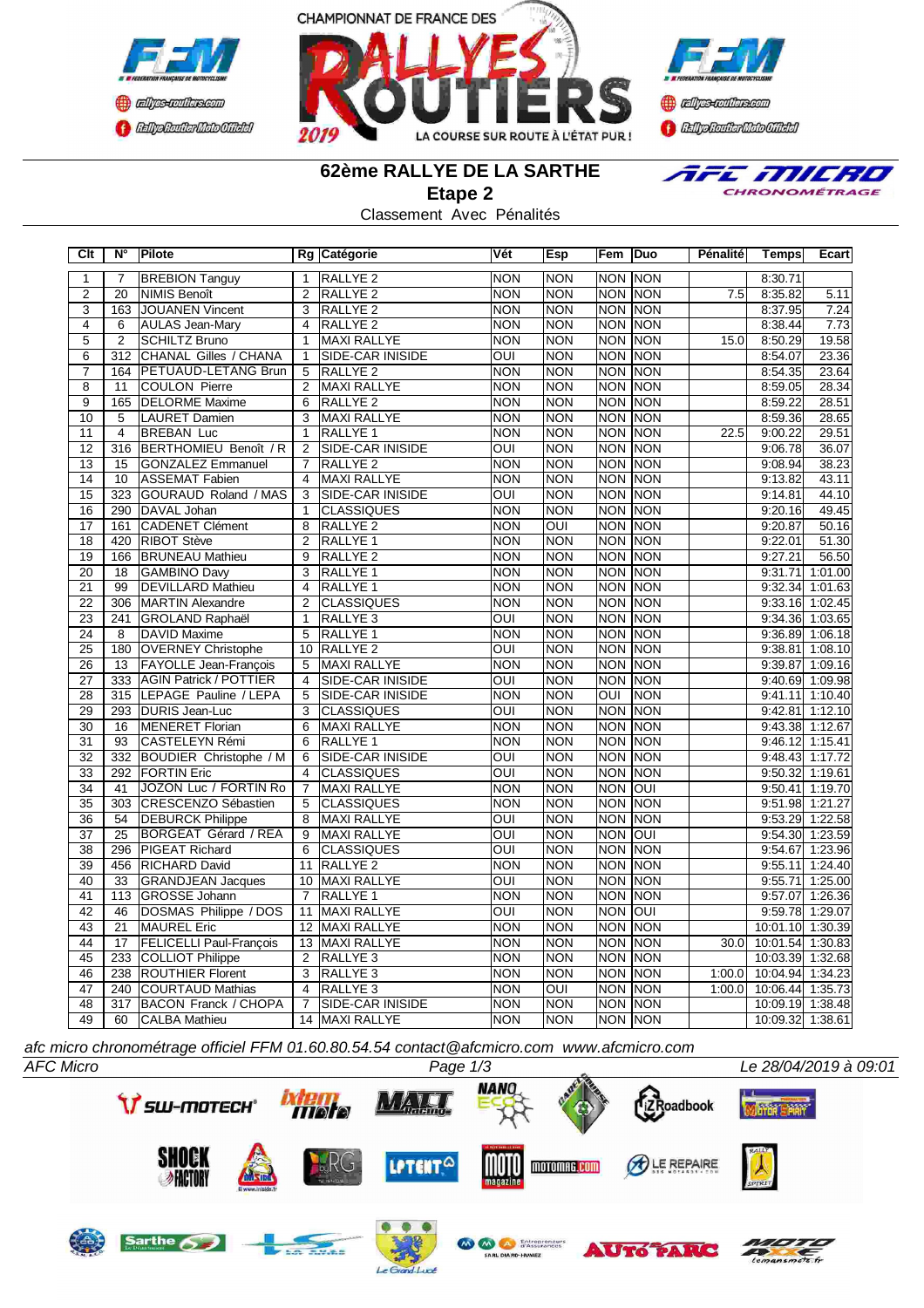





### 62ème RALLYE DE LA SARTHE Etape 2

#### Classement Avec Pénalités



| Clt             | N°               | <b>Pilote</b>              |                 | Rg Catégorie            | Vét                     | Esp              | Fem  Duo       |                | <b>Pénalité</b>   | <b>Temps</b>            | Ecart   |
|-----------------|------------------|----------------------------|-----------------|-------------------------|-------------------------|------------------|----------------|----------------|-------------------|-------------------------|---------|
| 50              | 28               | <b>PEYROT Cyril</b>        |                 | 15 MAXI RALLYE          | <b>NON</b>              | <b>NON</b>       | <b>NON NON</b> |                |                   | 10:10.90 1:40.19        |         |
| 51              | 45               | DUSSUBIEUX Jean-Phili      |                 | 16 MAXI RALLYE          | OUI                     | <b>NON</b>       | <b>NON NON</b> |                |                   | 10:12.70 1:41.99        |         |
| 52              | 114              | <b>BOUHATOUS Gabriel</b>   | 8               | RALLYE 1                | <b>NON</b>              | <b>NON</b>       | <b>NON NON</b> |                | 45.0              | 10:14.03 1:43.32        |         |
| 53              | 53               | COMBRET Frédéric           |                 | 17 MAXI RALLYE          | <b>NON</b>              | <b>NON</b>       | <b>NON NON</b> |                | 7.5               | 10:14.13 1:43.42        |         |
| $\overline{54}$ | 426              | GATE Damien                | $\overline{9}$  | RALLYE 1                | <b>NON</b>              | <b>NON</b>       | <b>NON NON</b> |                |                   | 10:17.14 1:46.43        |         |
| 55              | 249              | <b>BOURGEOIS Quentin</b>   | 5               | RALLYE <sub>3</sub>     | <b>NON</b>              | OUI              | <b>NON</b>     | <b>NON</b>     |                   | 10:19.57 1:48.86        |         |
| 56              | 181              | RINGEVAL Julien            |                 | 12 RALLYE 2             | <b>NON</b>              | <b>NON</b>       |                | <b>NON NON</b> |                   | 10:24.71                | 1:54.00 |
| 57              | 91               | <b>GRATIOT Caroline</b>    |                 | 10 RALLYE 1             | <b>NON</b>              | OUI              | OUI            | <b>NON</b>     |                   | 10:29.93                | 1:59.22 |
| 58              | 458              | GOUBET Jean-Christoph      |                 | 13 RALLYE 2             | <b>NON</b>              | <b>NON</b>       | NON NON        |                |                   | 10:35.71                | 2:05.00 |
| 59              | 105              | SIMONNET Hervé             |                 | 11 RALLYE 1             | OUI                     | <b>NON</b>       | <b>NON</b>     | <b>NON</b>     | 30.0              | 10:36.99 2:06.28        |         |
| 60              | 44               | <b>BASELLO Florent</b>     |                 | 18 MAXI RALLYE          | <b>NON</b>              | <b>NON</b>       | <b>NON NON</b> |                |                   | 10:46.10 2:15.39        |         |
| 61              | 454              | MENERET Mickaël            |                 | 14 RALLYE 2             | <b>NON</b>              | <b>NON</b>       | <b>NON</b>     | <b>NON</b>     | 7.5               | 10:46.38 2:15.67        |         |
| 62              | 40               | <b>BEALLE Emmanuel</b>     |                 | 19 MAXI RALLYE          | <b>NON</b>              | <b>NON</b>       | <b>NON</b>     | <b>NON</b>     |                   | 10:47.42 2:16.71        |         |
| 63              | 291              | <b>THEILLAC Thierry</b>    | $\overline{7}$  | <b>CLASSIQUES</b>       | OUI                     | <b>NON</b>       | <b>NON</b>     | <b>NON</b>     |                   | 10:48.31 2:17.60        |         |
| 64              | 94               | <b>LARUE Gilles</b>        |                 | 12 RALLYE 1             | OUI                     | <b>NON</b>       | <b>NON</b>     | NON            | 37.5              | 10:49.26 2:18.55        |         |
| 65              | 246              | <b>DION Fabrice</b>        | 6               | RALLYE <sub>3</sub>     | <b>NON</b>              | <b>NON</b>       | <b>NON</b>     | <b>NON</b>     |                   | 10:52.66 2:21.95        |         |
| 66              |                  | 104 PREUDHOMME Benjami     |                 | 13 RALLYE 1             | <b>NON</b>              | OUI              | <b>NON NON</b> |                | 22.5              | 10:53.91 2:23.20        |         |
| 67              | 330              | QUILBAULT Jimmy / BEN      | $\overline{8}$  | <b>SIDE-CAR INISIDE</b> | <b>NON</b>              | <b>NON</b>       | NON NON        |                |                   | 10:55.86 2:25.15        |         |
| 68              | 297              | LACOSTE Christian          | 8               | <b>CLASSIQUES</b>       | OUI                     | <b>NON</b>       |                | <b>NON NON</b> |                   | 10:59.22                | 2:28.51 |
| 69              | 95               | LOUSSEREAUX David          |                 | 14 RALLYE 1             | <b>NON</b>              | <b>NON</b>       | <b>NON NON</b> |                |                   | 11:03.65 2:32.94        |         |
| $\overline{70}$ | 438              | AMADIEU Yoann              |                 | 15 RALLYE 1             | <b>NON</b>              | <b>NON</b>       | <b>NON NON</b> |                | 37.5              | 11:08.06 2:37.35        |         |
| $\overline{71}$ | 101              | <b>BACCA Riccardo</b>      |                 | 16 RALLYE 1             | <b>NON</b>              | <b>NON</b>       | <b>NON NON</b> |                | $\overline{1}5.0$ | 11:14.87 2:44.16        |         |
| $\overline{72}$ | $\overline{117}$ | <b>BROUSTE Laurent</b>     | $\overline{17}$ | <b>RALLYE 1</b>         | $\overline{\text{OUI}}$ | <b>NON</b>       |                | <b>NON NON</b> |                   | 11:17.17                | 2:46.46 |
| 73              | 470              | LOUIS Cyril                | 9               | <b>CLASSIQUES</b>       | <b>NON</b>              | <b>NON</b>       | <b>NON NON</b> |                |                   | 11:23.96 2:53.25        |         |
| $\overline{74}$ | $\overline{58}$  | <b>BOURGEOIS Frédéric</b>  |                 | 20 MAXI RALLYE          | OUI                     | <b>NON</b>       | <b>NON</b>     | <b>NON</b>     |                   | 11:30.75 3:00.04        |         |
| 75              | 236              | CRESCENCIO Pedro           | $\overline{7}$  | RALLYE <sub>3</sub>     | <b>NON</b>              | <b>NON</b>       | NON NON        |                |                   | 11:33.96 3:03.25        |         |
| 76              | 450              | <b>DUBUC Pierre-Adrien</b> | $\overline{15}$ | <b>RALLYE 2</b>         | <b>NON</b>              | <b>NON</b>       | <b>NON</b>     | <b>NON</b>     | 22.5              | 11:36.07                | 3:05.36 |
| $\overline{77}$ |                  | 179 CANET Jean-François    |                 | 16 RALLYE 2             | $\overline{\text{OUI}}$ | <b>NON</b>       | <b>NON</b>     | <b>NON</b>     | 7.5               | 11:38.61 3:07.90        |         |
| $\overline{78}$ | $\overline{31}$  | <b>POTIER Guillaume</b>    |                 | 21 MAXI RALLYE          | <b>NON</b>              | <b>NON</b>       | <b>NON</b>     | <b>NON</b>     |                   | 11:38.73 3:08.02        |         |
| $\overline{79}$ | 434              | <b>DELPLANQUE Romain</b>   |                 | 18 RALLYE 1             | <b>NON</b>              | <b>NON</b>       |                | <b>NON NON</b> |                   | 11:48.16 3:17.45        |         |
| 80              | $\overline{30}$  | MOTTAZ Rémi                |                 | 22 MAXI RALLYE          | <b>NON</b>              | <b>NON</b>       | <b>NON</b>     | <b>NON</b>     |                   | 11:52.23                | 3:21.52 |
| $\overline{81}$ | 430              | GARNIER Mickaël            |                 | 19 RALLYE 1             | <b>NON</b>              | <b>NON</b>       | <b>NON</b>     | <b>NON</b>     | 52.5              | 11:53.40                | 3:22.69 |
| 82              | 55               | <b>LAMOUR Marc</b>         |                 | 23 MAXI RALLYE          | <b>NON</b>              | <b>NON</b>       | <b>NON</b>     | <b>NON</b>     |                   | 11:56.14                | 3:25.43 |
| 83              |                  | 432 MASSON Hugues-Olivier/ |                 | 20 RALLYE 1             | <b>NON</b>              | <b>NON</b>       | <b>NON</b>     | loui           |                   | 12:05.89                | 3:35.18 |
| 84              |                  | 463 AUBEY Maxime           | 8               | RALLYE <sub>3</sub>     | <b>NON</b>              | <b>NON</b>       | <b>NON</b>     | <b>NON</b>     |                   | 12:06.87                | 3:36.16 |
| 85              |                  | 412 NOEL Manuel            |                 | 24 MAXI RALLYE          | <b>NON</b>              | <b>NON</b>       | NON NON        |                | 45.0              | 12:07.29                | 3:36.58 |
| 86              | 251              | <b>GERMANIQUE Pascal</b>   | $\overline{9}$  | RALLYE <sub>3</sub>     | ОUІ                     | <b>NON</b>       | <b>NON NON</b> |                |                   | 12:07.43                | 3:36.72 |
| 87              | 405              | <b>PORCHER Fabrice</b>     |                 | 25 MAXI RALLYE          | <b>NON</b>              | <b>NON</b>       | NON NON        |                | 2:07.5            | 12:10.46                | 3:39.75 |
| 88              | 324              | TRIGOLET Christophe / T    | $\overline{9}$  | SIDE-CAR INISIDE        | $\overline{\text{OUI}}$ | <b>NON</b>       | <b>NON NON</b> |                | 2:30.0            | 12:14.74                | 3:44.03 |
| 89              | 422              | <b>JOYAU Laurent</b>       | 21              | <b>RALLYE 1</b>         | <b>NON</b>              | <b>NON</b>       | <b>NON</b>     | <b>NON</b>     | 1:07.5            | 12:22.62                | 3:51.91 |
| 90              | 408              | <b>LEROUX David</b>        | 26              | MAXI RALLYE             | <b>NON</b>              | <b>NON</b>       | <b>NON NON</b> |                | 1:37.5            | 12:22.75                | 3:52.04 |
| 91              | 235              | JARNAC Thomas              |                 | 10 RALLYE 3             | <b>NON</b>              | $\overline{OUI}$ | <b>NON</b>     | <b>NON</b>     | 2:52.5            | 12:29.03                | 3:58.32 |
| 92              |                  | 243 DUHAMEL Théo           | 11              | RALLYE <sub>3</sub>     | <b>NON</b>              | OUI              | <b>NON</b>     | <b>NON</b>     | 1:22.5            | 12:30.37                | 3:59.66 |
| 93              | 462              | <b>DEBERTEIX Yann</b>      |                 | 12 RALLYE 3             | <b>NON</b>              | <b>NON</b>       | <b>NON</b>     | NON            | 1:00.0            | 12:30.60                | 3:59.89 |
| 94              |                  | 424 GAREST Johan           |                 | 22 RALLYE 1             | <b>NON</b>              | <b>NON</b>       |                | NON NON        | 1:30.0            | 12:30.67                | 3:59.96 |
| 95              | 407              | LEBOUC Sébastien           |                 | 27 MAXI RALLYE          | <b>NON</b>              | <b>NON</b>       | <b>NON</b>     | NON            | 1:37.5            | 12:34.99                | 4:04.28 |
| 96              | 411              | JACQUEMIN Franck           |                 | 28 MAXI RALLYE          | <b>NON</b>              | <b>NON</b>       | <b>NON</b>     | <b>NON</b>     | 52.5              | 12:47.80 4:17.09        |         |
| $\overline{97}$ | 423              | HAYE Benjamin              |                 | 23 RALLYE 1             | <b>NON</b>              | <b>NON</b>       | <b>NON</b>     | NON            | 2:22.5            | 12:50.14 4:19.43        |         |
| 98              | 299              | <b>GUILLEMOT Frédéric</b>  |                 | 10 CLASSIQUES           | $\overline{\text{OUI}}$ | <b>NON</b>       | <b>NON NON</b> |                |                   | 1:07.5 13:10.29 4:39.58 |         |
|                 |                  |                            |                 |                         |                         |                  |                |                |                   |                         |         |

*afc micro chronométrage officiel FFM 01.60.80.54.54 contact@afcmicro.com www.afcmicro.com*